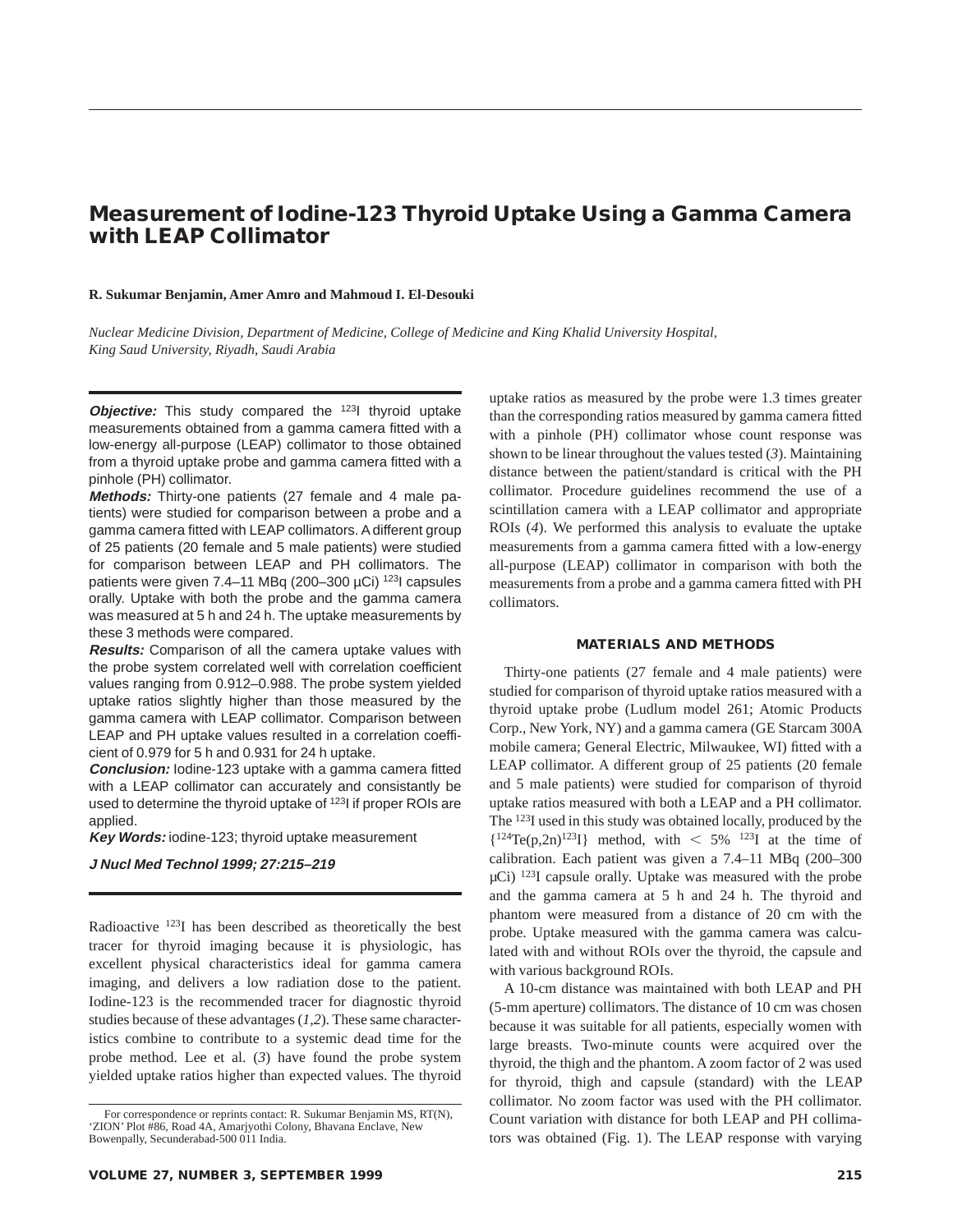

**FIGURE 1.** The count variation with distance is (A) small with the low-energy all-purpose (LEAP) collimator and (B) large with the pinhole (PH) collimator.

counting rates also was obtained (Fig. 2). The uptake was calculated without applying any ROIs.

#### **RESULTS**

Table 1 shows the results of the comparison between the probe and various analysis methods for measurements made with the gamma camera with a LEAP collimator (Figs. 3, 4). Methods B and C yielded lower uptake values. All other methods gave similar values. All the camera uptake values in comparison with the probe system values correlated well with a correlation coefficient (r) value ranging from 0.912–0.988. The clinical data summarized in Table 2 show that the probe system yielded uptake ratios slightly higher than those measured by the gamma camera with a LEAP collimator.



**FIGURE 2.** Linear response of the low-energy all-purpose (LEAP) collimator with increasing activity.

The clinical data summarized in Table 3 and plotted in Figure 5 show the comparison between LEAP and PH collimator uptake values with  $r = 0.979$  at 5 h and 0.931 at 24 h. The regression line in Figure 5 shows that the 5-h uptake ratios, as measured by the LEAP, were related to the PH measurements by the regression equation:

 $Y = 1.0791x - 1.48$  $y = LEAP$  uptake ratio  $x = PH$  uptake ratio.

The 24-h uptake regression analysis yielded similar results (Fig. 5B). The regression line was calculated as:

 $Y = 0.085x + 4.57$  $y = LEAP$  uptake ratio  $x = PH$  uptake ratio.

## **DISCUSSION**

The count response of the gamma camera with both the LEAP and PH collimators was linear throughout the ranges tested. Lee et al. (*3*) have shown that the count response of the probe varied directly with the sample activity. The probe

**TABLE 1 Mean Thyroid Uptake Values and Standard Deviations for Probe and Various Analysis Methods of Gamma Camera Measurements (n = 31)** 

|          | 5-h uptake    | Regression    | 24-h uptake | Regression   |  |
|----------|---------------|---------------|-------------|--------------|--|
| Method   | Mean SD       | equation Y    | Mean SD     | equation Y   |  |
| Probe    | $57.7 \pm 29$ |               | $61 + 28$   |              |  |
| Method A | $56 \pm 30$   | $4.4 + 0.95X$ | $57 + 27$   | $5.2 + 1.0X$ |  |
| Method B | $30 + 17$     | $7.8 + 1.65X$ | $22 + 11$   | $90 + 23X$   |  |
| Method C | $44 \pm 24$   | $5.7 + 1.20X$ | $39 \pm 18$ | $4.4 + 1.4X$ |  |
| Method D | $55 \pm 30$   | $5.1 + 0.95X$ | $56 \pm 26$ | $2.8 + 1.0X$ |  |
| Method F | $55 + 29$     | $4.5 + 0.95X$ | $57 + 26$   | $29 + 10X$   |  |
| Method F | $54 + 30$     | $6.1 + 0.95X$ | $56 + 26$   | $4.1 + 1.0X$ |  |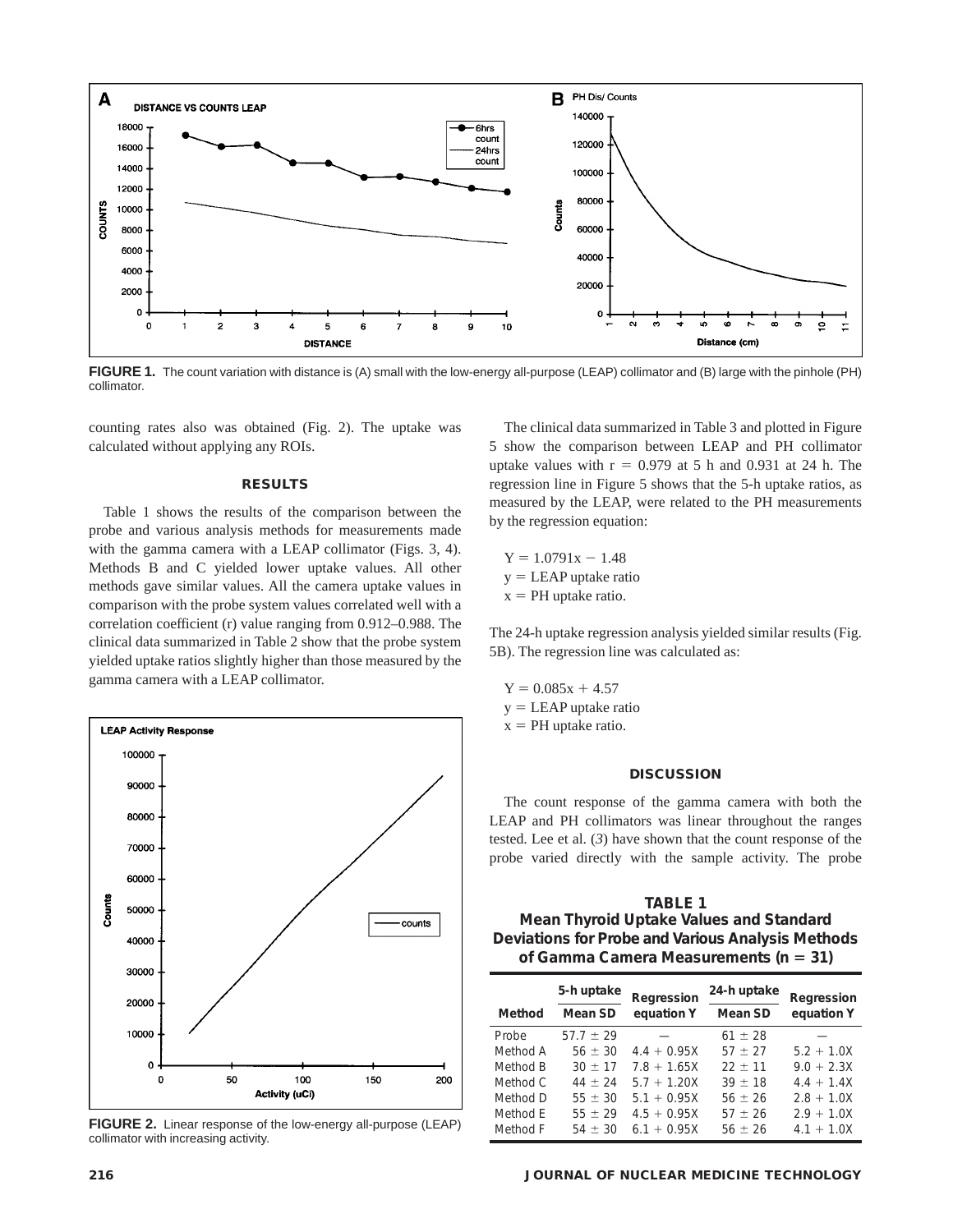

**FIGURE 3.** Different analysis methods used to compare probe uptake with low-energy all-purpose (LEAP) collimator uptake in 31 patients: (A) no ROIs were used; (B) both thyroid and neck background ROIs were used; (C) thyroid, neck background and standard (capsule) ROIs were used; (D) thyroid, standard and thigh background ROIs were used; (E) only thyroid and standard ROIs were used; and (F) thyroid, neck background, standard and standard background ROIs were used.



**FIGURE 4.** Comparison of uptake values measured with a probe and low-energy all-purpose (LEAP) collimator using methods A through F, as described in Figure 3.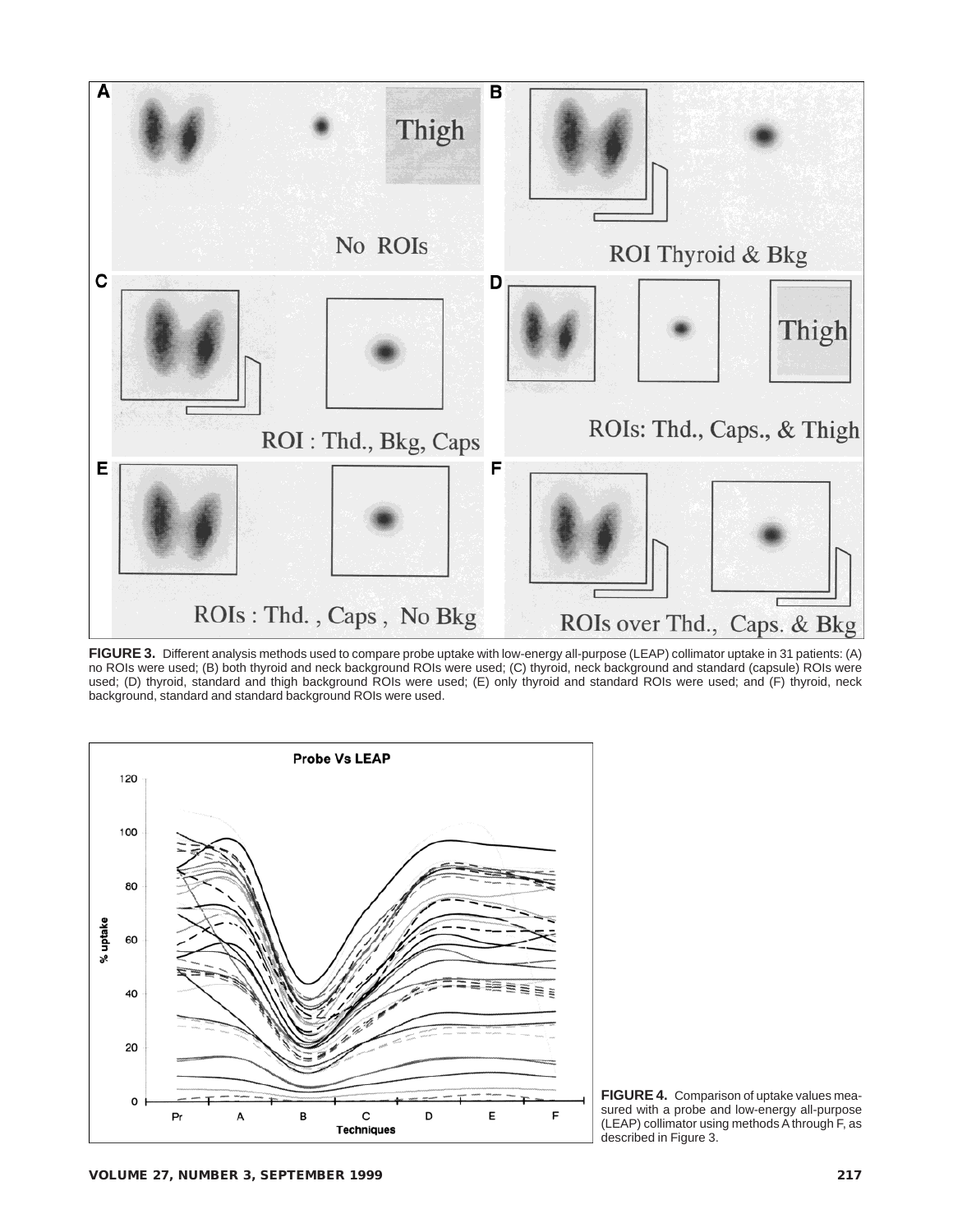**TABLE 2 Radioactive Iodine Uptake Ratios of 31 Patients Obtained with a Probe and a Gamma Camera with LEAP Collimator (Method A)**

|                  | Number of<br>patients | 5-h uptake     |                | 24-h uptake    |                 |
|------------------|-----------------------|----------------|----------------|----------------|-----------------|
| <b>Diagnosis</b> |                       | Probe          | LEAP           | Probe          | <b>LEAP</b>     |
| Euthyroid        |                       | $16.5 \pm 4.5$ | $15.8 \pm 4.6$ | $35 \pm 9.5$   | $28.7 \pm 1.7$  |
| Hyperthyroid     | 23                    | $64 \pm 24$    | $62 \pm 25.7$  | $74 \pm 18.5$  | $69.5 \pm 18.0$ |
| Hypothyroid      |                       | $3.7 \pm 2$    | $3.5 \pm 1.7$  | $10.7 \pm 9.8$ | $10.2 \pm 8.6$  |

**TABLE 3**

**Radioactive Iodine Uptake Ratios of 25 Patients Obtained with Both the LEAP and the Pinhole Collimator**

|                  | Number of<br>patients | 5-h uptake     |                | 24-h uptake   |               |
|------------------|-----------------------|----------------|----------------|---------------|---------------|
| <b>Diagnosis</b> |                       | <b>LEAP</b>    | Pinhole        | LEAP          | Pinhole       |
| Euthyroid        | 10                    | $19.2 \pm 5.2$ | $18.3 \pm 5.2$ | $27.7 \pm 6$  | $25.7 \pm 5$  |
| Hyperthyroid     |                       | $66.3 \pm 23$  | $70 \pm 26.3$  | $68 \pm 13.2$ | $62.3 \pm 10$ |
| Hypothyroid      |                       | $6.3 \pm 1.3$  | $4 \pm 0.66$   | $8.2 \pm 4.1$ | $7.5 \pm 5$   |

overestimates the thyroid uptake (*3*). The various LEAP methods with and without ROIs correlated well with the probe measurements. Methods B and C yielded lower uptake values. The probe estimation was 1.6 and 1.2 times greater for 6-h uptake and 2.3 and 1.5 times greater for 24-h uptake for Methods B and C, respectively. Inclusion of background and scatter counts in the standard count measurement resulted in lower uptake measurements with the gamma camera. It has been reported that dead-time error is insignificant when an equal activity standard is counted at the time of the uptake measurement (*5*). The majority of our patients (74%) were hyperthyroid with a high uptake measured by both the probe and the LEAP collimator, which could be the reason for less error and good correlation between the 2 methods. Maguire et al. (*6*) have reported that, depending on the uptake, the patient and standard counting rates would be comparable and subject to approximately equivalent dead-time losses. The error would partially cancel out when one count is divided by the other (*6*).

The correlation between LEAP (Method A) and PH collimators was high, demonstrating that LEAP can be used for 123I thyroid uptake measurements. Slight variation in distance with



**FIGURE 5.** At both (A) 5 h and (B) 24 h the low-energy all-purpose (LEAP) collimator uptake ratios correlated well with the pinhole collimator (PH) ratios.